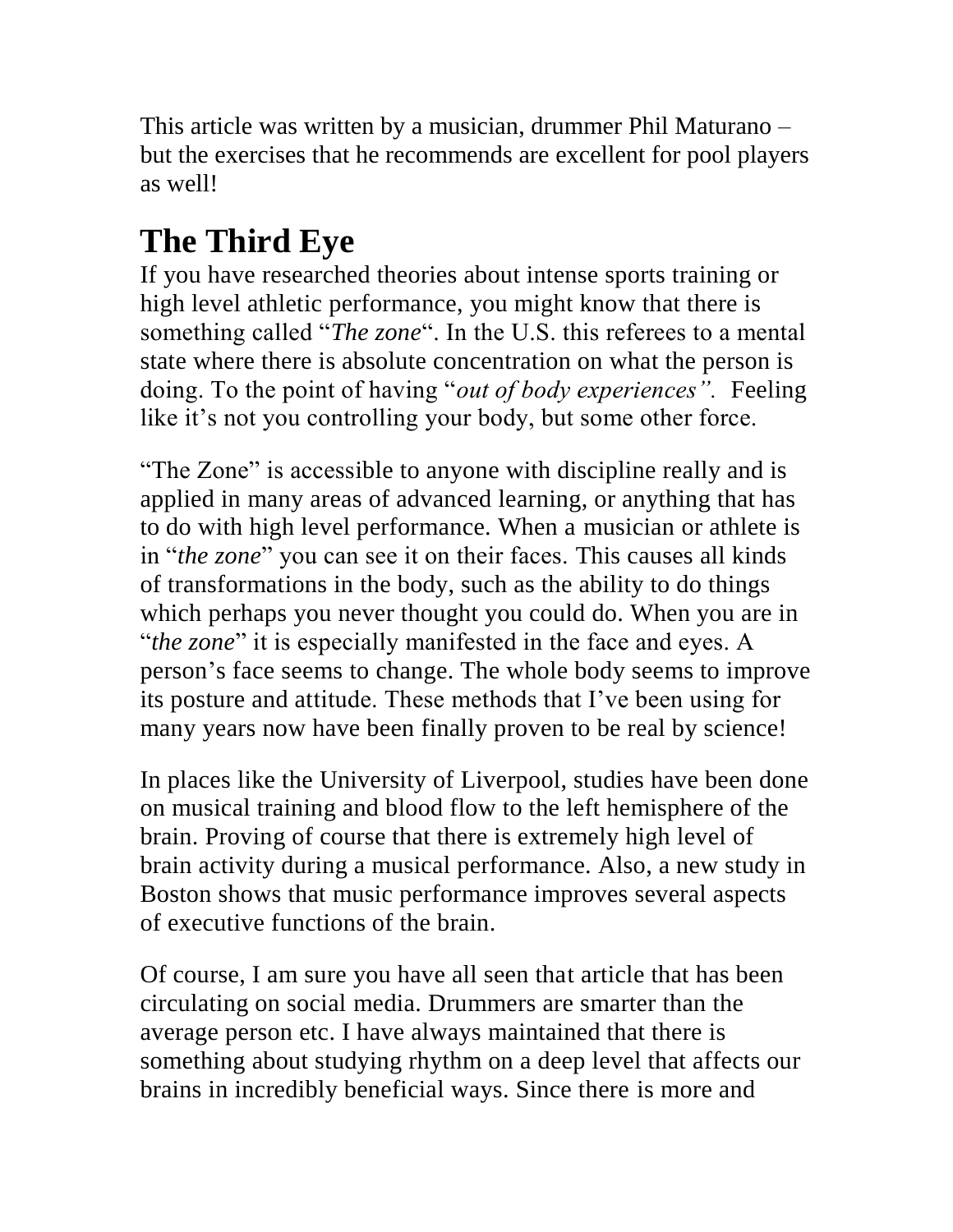more scientific proof that music has an amazing effect on the brain and body, there is no doubt in my mind now that "*third eye practicing"* will vastly improve your time behind the kit and accelerate input and retention of material into the body. I have absorbed some of the toughest most insane independence exercises using this and I am very happy with the results.

So how do you do it? Let's take an example of this technique using any four-way coordination exercises that you are currently working on. You will need to be at the level with the exercise that you no longer need to read it off the page. Ideally developed enough to play it without stopping. At that point absorption becomes essential and unless you plan on spending a long time in that beginning stage, this is what can help you.

Step 1) With whatever exercise you happen to be working on, close your eyes and use the following mental / visual images while doing them.

Starting at the spot between your eyes on your forehead, travel down from the right side of your head, down your neck to your shoulder, to your elbow and your right hand. Once you are at the right hand focus your attention on the right hand as if you were a tiny person standing on your forearm. Observing the right-hand as it works. Try to retain this image in your mind. Focus on the sound of the instrument the right hand is playing. Try to isolate that sound and group it with the image of your hand. Once you have it, return your mind's eye to its center. Open your eyes. Observe and listen to the whole body performing the exercise.

Step 2) Do the same for your left hand. Do the visualization going down the left side of your body.

Step 3) The next step would be the feet. Starting with the right side, travel from your head down the right side of your body, down to the right leg, over the knee and stop at the ankle.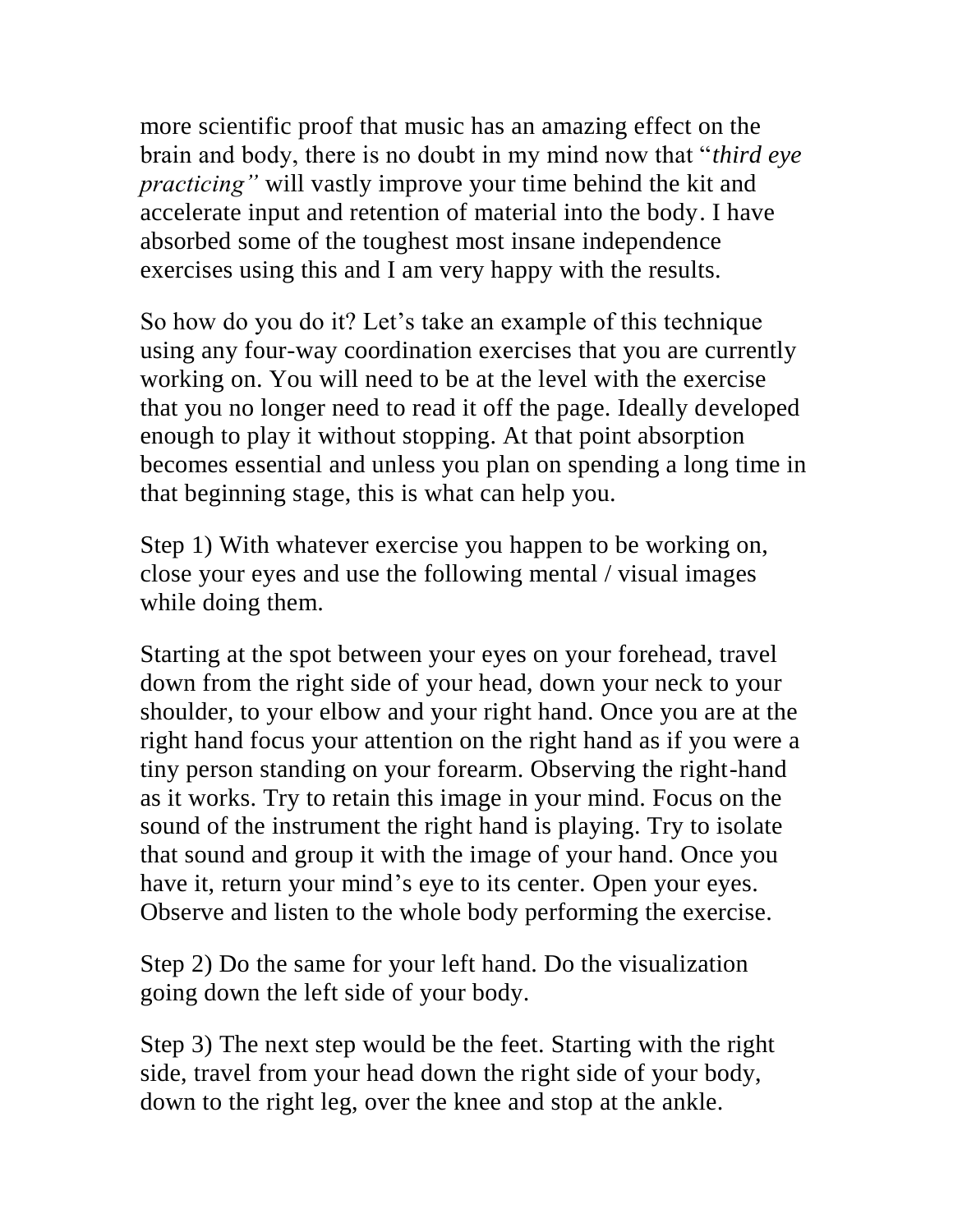Observe the right foot doing the exercise from this angle. Try to retain this image in your mind. Focus on the sound of the instrument the right foot is playing. Try to isolate that sound and group it with the image of your foot. Once you have it, return your mind's eye to the center of your forehead. Open your eyes. Observe and listen to the whole body performing the exercise.

Step 4) Repeat the same process for the left foot. Going down the left side of your body.

Now the process doesn't end here. The next thing to do is to develop what I call "*lateral vision*". You take the same process.

Step 5) While playing an exercise, close your eyes, but this time visualize traveling down both arms until you reach the hands simultaneously. Or …Maybe you can find a center point of observation for the hands, like the stomach. Observe the hands from there. Then continue down your legs to your feet. Observe the feet working together, isolate the sounds, retain the image in your mind. Then move your focus back to your head. Open your eyes. Observe the whole body performing the exercise.

You should also do different combinations. Such as…

Step 6) Move your focus to the right hand and the left foot. Then the left hand right foot. And to top it all off you can try to increase or decrease the dynamic level of the limbs you are observing. Isolate the sounds, retain the image in your mind. Then move your focus back to your head. Open your eyes. Observe the whole body performing the exercise.

All this is especially helpful for when you want to visualize the exercises in your head later. Like on a plane while traveling. Also…What I do sometimes is try to visualize them before I go to sleep. When all is quite and the lights are switched off. I take a few moments to review the visualizations and the sounds. So that